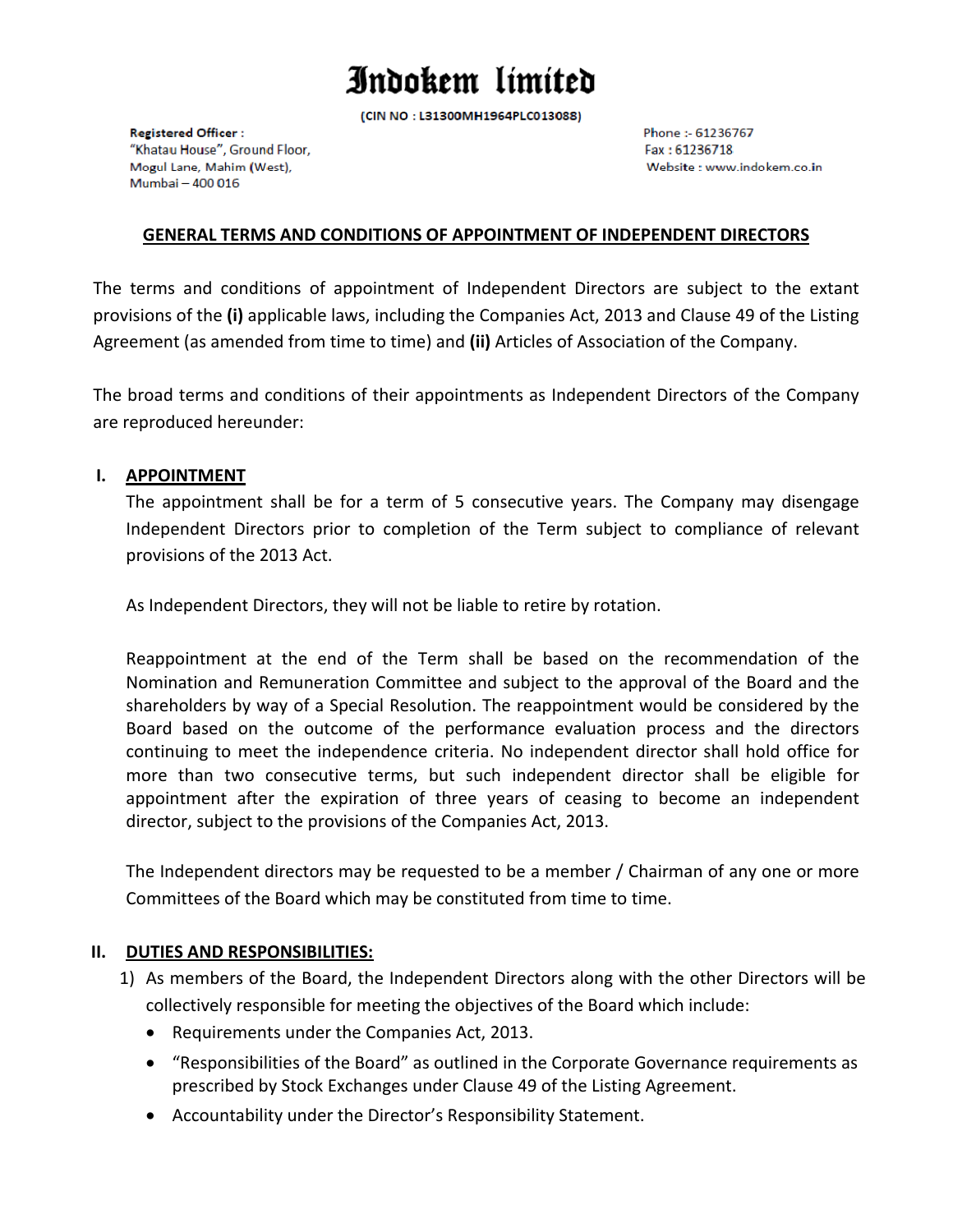(CIN NO: L31300MH1964PLC013088)

**Registered Officer:** "Khatau House", Ground Floor, Mogul Lane, Mahim (West), Mumbai - 400 016

Phone: - 61236767 Fax: 61236718 Website : www.indokem.co.in

- 2) The Independent Directors shall abide by the Indokem Limited's Code of Ethics and Business Principles to the extent applicable to them.
- 3) The Independent Directors shall abide by guidelines of Professional Conduct, Role, Functions and Duties as an independent Director as provided in Schedule IV of the Companies Act, 2013.
- 4) The Independent Directors are expected to stay updated on how to best discharge their roles, responsibilities, and duties and liabilities, as an Independent Director of the Company under applicable law, including keeping abreast of current changes and trends in economic, political, social, financial, legal & corporate governance practice.
- 5) The Independent Directors are expected to:
	- Submit a declaration in the beginning of every financial year and upon any change in circumstances which may affect their status as an Independent Director, under section 149(7) of the Companies Act, 2013 during their tenure stating that they meet the criteria of Independence;
	- Ensure that during their tenure as an Independent Director of the Company, the number of Companies in which they hold the office as a director or chairman or committee member will not exceed the limit stipulated under the Companies Act, 2013 and the Listing Agreement;
	- Ensure that they do not get disqualified to act as a director pursuant to the provisions of Section 164 of the Companies Act, 2013, during their tenure as an Independent Director of the Company;
	- Promptly notify the Company of any change in their directorships, and provide such other disclosures and information as may be required under the applicable laws, during their tenure;
	- Upon becoming aware of any potential conflict of interest with their position as Independent Directors of the Company, they shall promptly disclose the same to the Chairman and the Company Secretary;
	- Take decision objectively and solely in the interest of the company and facilitate Company's adherence to high standards of ethics and corporate behavior;
	- Guide the Board in monitoring the effectiveness of the company's governance practice and to recommend changes required if any;
	- Guide the Board in ensuring the integrity of the Company's accounting and financial reporting systems, including the independent audit and that appropriate system of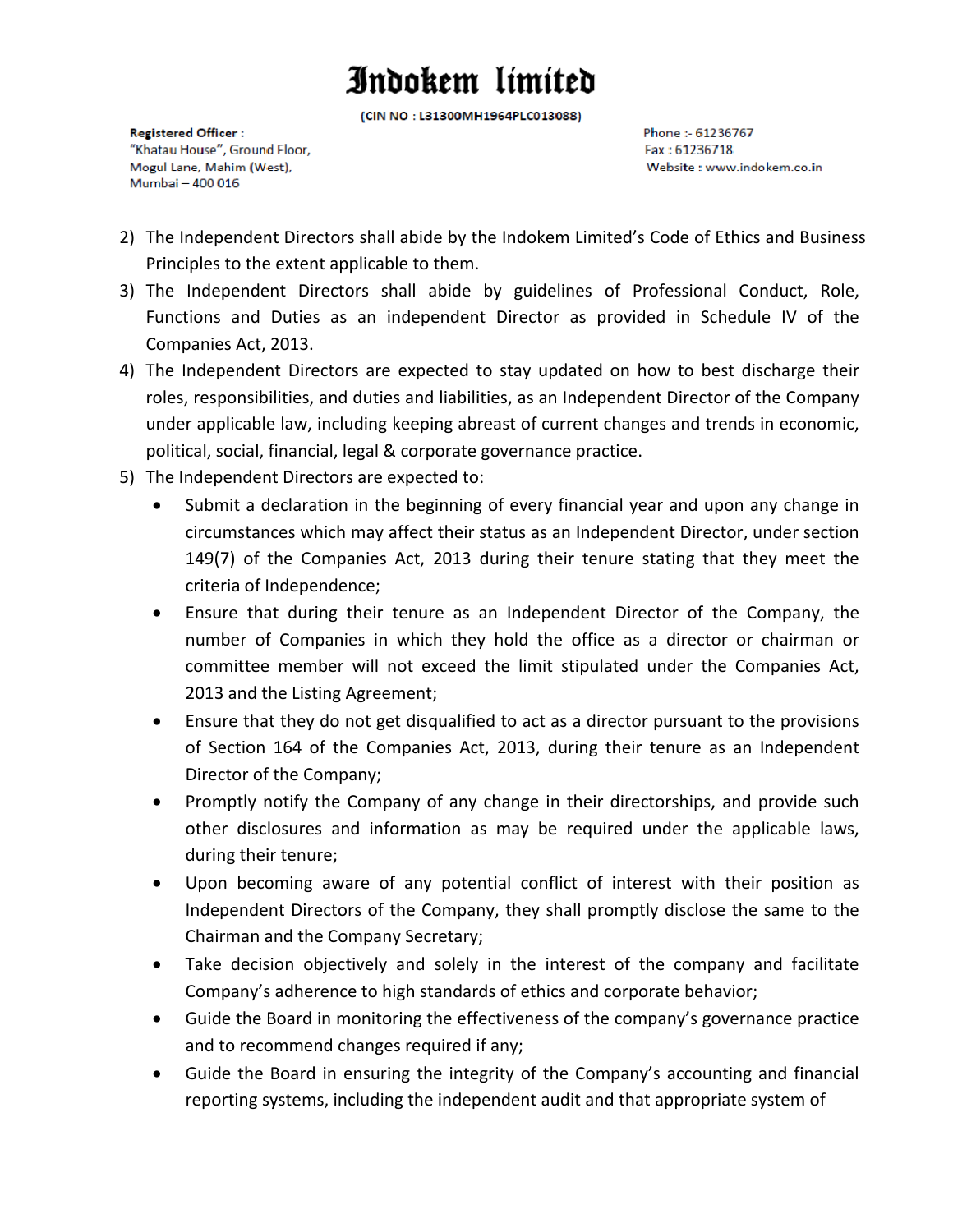(CIN NO: L31300MH1964PLC013088)

**Registered Officer:** "Khatau House", Ground Floor, Mogul Lane, Mahim (West), Mumbai - 400 016

Phone: - 61236767 Fax: 61236718 Website : www.indokem.co.in

control are in place, in particular, system for risk management, financial and operational control, and compliance with the new and relevant standards;

- 6) They are particularly requested to provide guidance in their area of expertise.
- !

### **III. TIME COMMITMENT**

The Independent Directors shall devote such time as is prudent and necessary for the proper performance of their role, duties and responsibilities as such.

#### !

#### **IV. REMUNERATION**

The Independent Directors shall be paid sitting fees for attending the meetings of the Board and the Committees of which they are members. The sitting fees for attending each meeting of the Board and its Committees would be as determined by the Board from time to time.

Further, the Company may pay or reimburse to the Director such expenditure, as may have been incurred by them while performing their role as an Independent Director of the Company. This could include reimbursement of expenditure incurred by them for accommodation, travel and any out of pocket expenses for attending Board/ Committee meetings, General Meetings, court convened meetings, meetings with shareholders/ creditors/ management, site visits, induction and training (organized by the Company for Directors) and in obtaining, subject to the expense being reasonable, professional advice from independent advisors in the furtherance of their duties as Independent Directors.

Pursuant to applicable law, the Independent Directors will not be entitled to any stock options.

#### **V. INSURANCE:**

!

The company may take an appropriate Director's and Officers' Liability Insurance Policy and pay the premium for the same.

### **VI. CODE OF CONDUCT:**

As Independent Directors of the Company, they agree to comply with the Indokem Limited's Code of Conduct for Non‐Executive Directors (NEDs).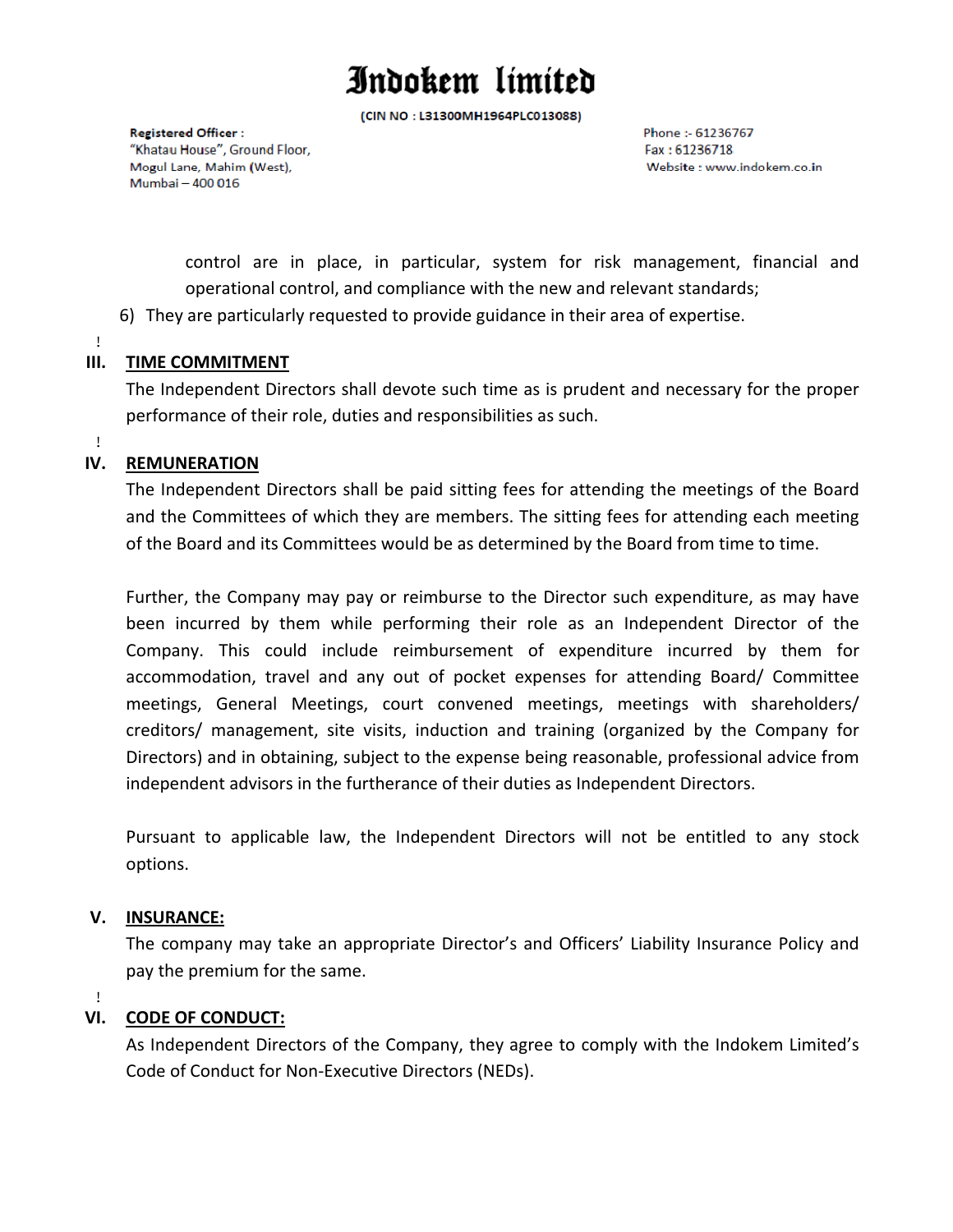(CIN NO: L31300MH1964PLC013088)

**Registered Officer:** "Khatau House", Ground Floor, Mogul Lane, Mahim (West), Mumbai - 400 016

Phone: - 61236767 Fax: 61236718 Website : www.indokem.co.in

Unless specifically authorised by the Company, they shall not disclose Company's and its business related information to constituencies such as the media, the financial community, employees, shareholders, agents, franchisees, dealers, distributors and importers.

The Independent Director's obligation of confidentiality shall survive cessation of their respective directorships with the Company.

The provisions of both, Securities and Exchange Board of India (Prohibition of Insider Trading) Regulations, 1992 and the Indokem Limited's Code of Conduct on Prevention of Insider Trading, prohibiting disclosure or use of unpublished price sensitive information, would be applicable to the Independent Directors.

Additionally, the Independent Directors shall not participate in any business activity which might impede the application of their independent judgment in the best interest of the Company.

#### ! **VII. TRAINING AND DEVELOPMENT**

The Company may, if required, conduct formal induction program for its Independent Directors. The Company may, as may be required, support Directors to continually update their skills and knowledge and improve their familiarity with the company and its business. The Company will fund/arrange for training on all matters which are common to the whole Board.

!

### **VIII. PERFORMANCE APPRAISAL / EVALUATION PROCESS:**

As members of the Board, their performance as well as the performance of the entire Board and its Committees will be evaluated annually. Evaluation of each director shall be done by all the other directors. The criteria for evaluation shall be disclosed in the Company's Annual Report. However, the actual evaluation process shall remain confidential and shall be a constructive mechanism to improve the effectiveness of the Board / Committee.

!

### **IX. CHANGES OF PERSONAL DETAILS:**

During the Term, the Independent Directors shall promptly intimate the Company Secretary and the Registrar of Companies in the prescribed manner, of any change in address or other contact and personal details provided to the Company.

### **X. DISENGAGEMENT:**

The Independent Directors may resign from the directorship of the Company by giving a notice in writing to the Company stating the reasons for resignation. The resignation shall take effect